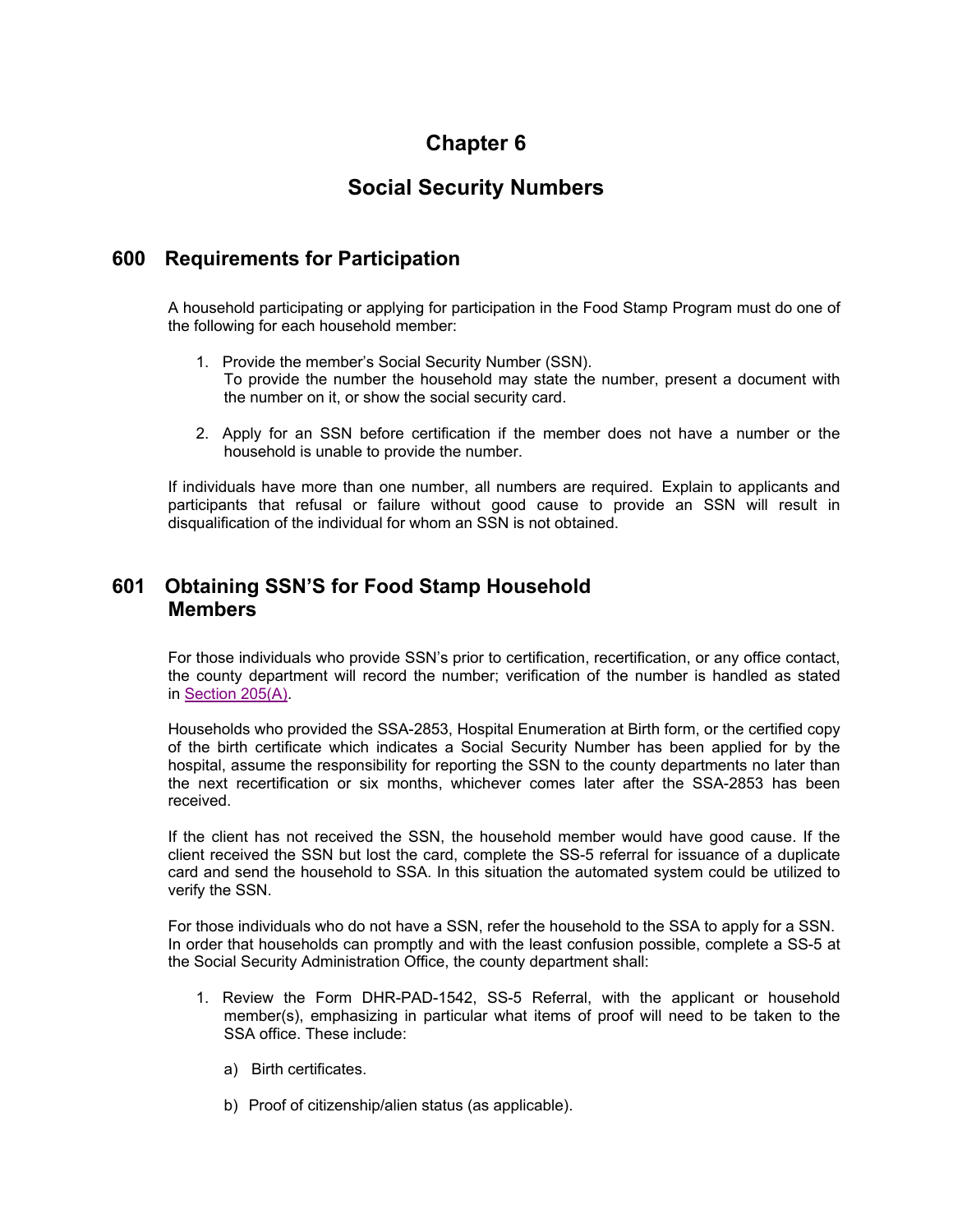- c) Proof of identity such as driver's license, draft card, report card, etc.
- 2. Explain to the applicant that individuals 18 years or older must go in person to the SSA office with the above proofs.
- 3. Advise the client of the hours of operation of the SSA office, the address of the office and where applicable the hours and dates SSA representatives will be available to provide the SS-5 processing procedures.
- 4. Inform the client that the DHR-PAD-1542 must be taken to the SSA office when the household member goes to apply for an SSN.

See Forms Manual for what information the county department is required to complete on the DHR-PAD-1542 prior to giving it to the household.

The county department shall advise the household that proof of application from SSA will be required prior to certification. Proof of application shall consist of either the return of the DHR-PAD-1542, marked complete; the SSA-5028, Receipt of Application for a SSN; the SSA-2853, Hospital Enumeration at birth; or the copy of a birth certificate or other documentary evidence which indicates an application for a Social Security Number for the child has been submitted.

#### **602 Failure to Comply**

If the county department determines that a household member has refused or failed without good cause to provide or apply for an SSN, then that individual shall be ineligible to participate in the Food Stamp Program.

The disqualification applies to the individual for whom the SSN is not provided and not to the entire household. The earned or unearned income and resources of an individual disqualified from the household for failure to comply with this requirement shall be counted as noted in Section 1102.

#### **603 Determining Good Cause**

In determining if good cause exists for failure to comply with the requirement to apply for or provide the county department with a SSN, the county department shall consider information from the household member, SSA, and the county department (especially if the county department did not complete the DHR-PAD-1542 correctly prior to providing it to the household).

Documentary evidence or collateral information that the household member has applied for a SSN or made every effort to supply SSA with the necessary information to complete an application for a SSN shall be considered good cause for not complying timely with this requirement. If the household member applying for a SSN has been unable to obtain documents required by SSA, the county department should make every effort to assist the individual in obtaining these documents.

Good cause does not include delays due to illness, lack of transportation or temporary absences, because SSA makes provisions for mail-in applications in lieu of applying in person.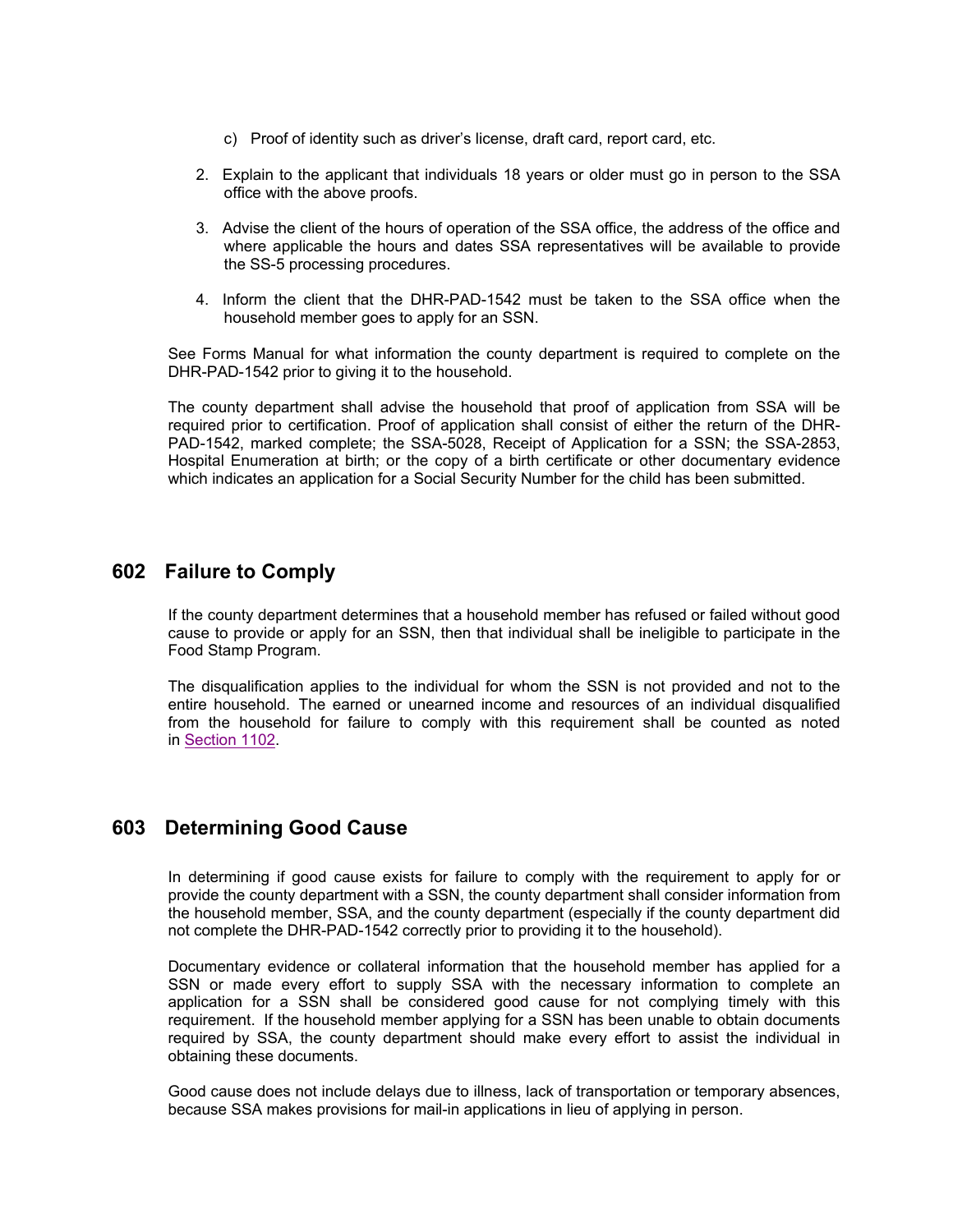#### **Periodic Determination of Good Cause**

If the household member can show good cause why an application for a SSN has not been completed in a timely manner, that person shall be allowed to participate for one month in addition to the month of application.

After the second month, good cause for failure to apply for a SSN must be determined monthly in order for the household member to continue to participate.

Once an application for a SSN has been filed (such applications are not considered by SSA to be filed unless the application is complete), the county department shall permit the member to continue to participate pending notification to the county department of the household member's SSN. The household shall be requested to provide the SSN when it is received from the SSA. If reported, the number shall be recorded and verification handled in accordance with Section 205(A). When the SSA-2853 is provided as proof of application for a SSN, the case shall be flagged for review six months from the month the SSA-2853 is received if the remaining months in the certification exceed six months as the client is responsible for reporting the assignment of SSN.

The county department shall, at recertification, determine if the SSN has been assigned if the household has not reported its receipt.

- 1. If the SSN has been received, and is provided by the household, verification of the number shall be handled in accordance with Section 205(A).
- 2. If the SSN has not been received, the county department shall determine through the SSA office or SSA representative the reason for the delay in the assignment of the number. If the SSA is at fault for failing to assign the number, the household member shall continue to participate.

#### **604 Ending Disqualification**

The household member(s) disqualified may become eligible upon providing the county department with an SSN.

#### **605 Use of SSN'S**

The State Agency, D.H.R., is authorized to use SSN's in the administration of the Food Stamp Program to access information, through IEVS, regarding individual Food Stamp Program applicants and participants who receive benefits under Title XVI of the Social Security Act to determine such a household's eligibility to receive assistance and the amount of assistance, or to verify information related to the benefit of these households. State agencies shall use the State Data Exchange (SDX) to the maximum extent possible.

SSN's shall also be used to:

- 1. Prevent duplicate participation.
- 2. Facilitate mass changes.
- 3. Determine the accuracy and/or reliability of information given by households.